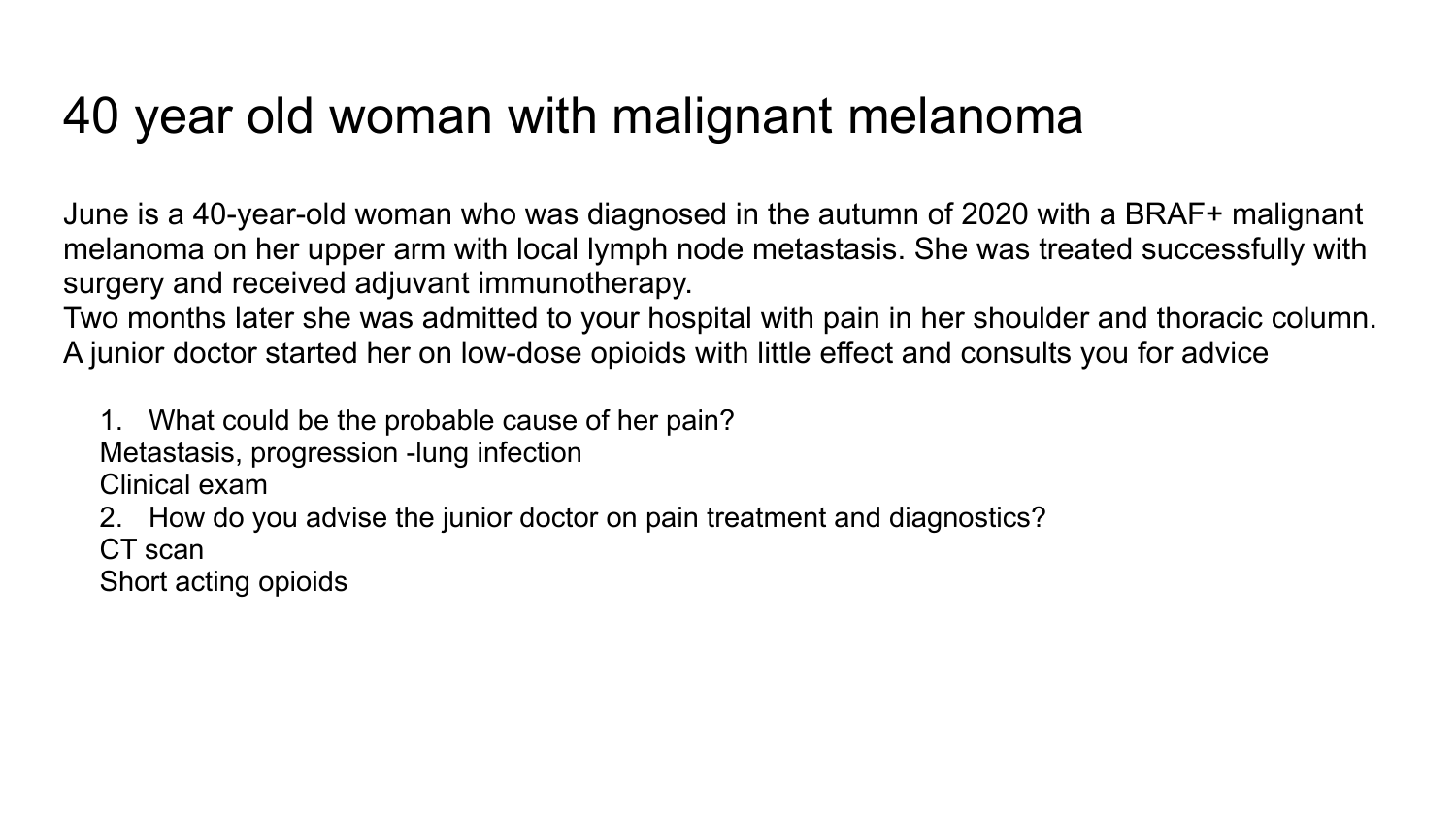The next day there is a CT scan of the patient's thorax and upper humerus and it shows bone metastases in Th2 and Th3

The patient who has started long-acting morphine tablets has also received fast-acting morphine 10 times in the last 24 hours. She has pinpoint pupils and seems a bit agitated.

The junior doctor has contacted the oncologist who is busy in the outpatient clinic and not able to see the patient until late in the afternoon

- 3. How do you advise the junior doctor today on:
	- a. -pain treatment

Overdosed? Assess the pain! Steroids(but can accelerate agitation)? Longacting NSAID (GI bleeding, heart, kindey, ulcus)? Benso against agitation and to potense the effect of the opiods. Talk to her!

b. -clinical examination and diagnostic work-up

Neurological exam. If risk for the medulla - MRI scan

4. If examination makes you suspect a malignant medullary compression, what would you do? MRI scan! High dose steroids Betametason 8mgx2, Prednisolon 100-150mgx1. Dexametasone . If MRI shows threat to medulla contact surgery! Kontact oncologist for irradiation acute og semi acute depending of surgery?

5. Are you sure the patient's metastases are from malignant melanoma? You never know… Divided opinions on whether to do a new biopsy.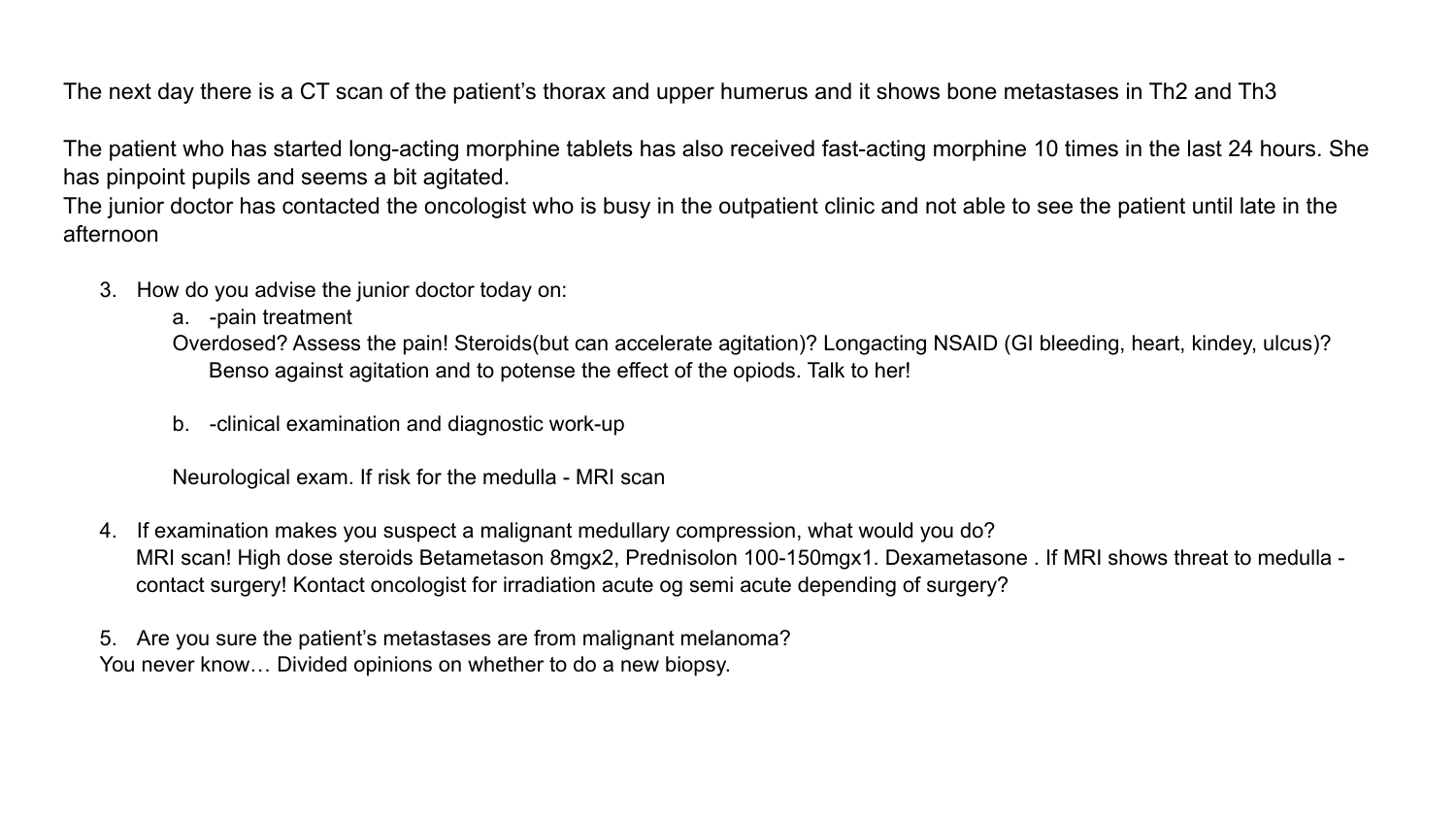In the next couple of days, the patient has had an MRI of the column and further CT scans of the abdomen and pelvis. This shows that the patient also has metastases in the liver and in a lumbar vertebra in addition to what you already knew. A liver lesion has been biopsied. The patient does not have a medullary compression, but you do not have pain control with an opioid infusion and pregabalin.

6. The junior doctor suggests starting the patient on steroids and referring to radiotherapy. Do you support that decision? Would steroids provide pain relief?

Yes! Yes! (NB; agitation)

Discuss with oncologist if lymfomea not steroids

Washout period from steroids to immunotherapy: a few days

Time from immunotherapy treatment to steroids: as soon as the dose is finished it may be ok (Swedish opinion) - Danish and Norwegian opinion more careful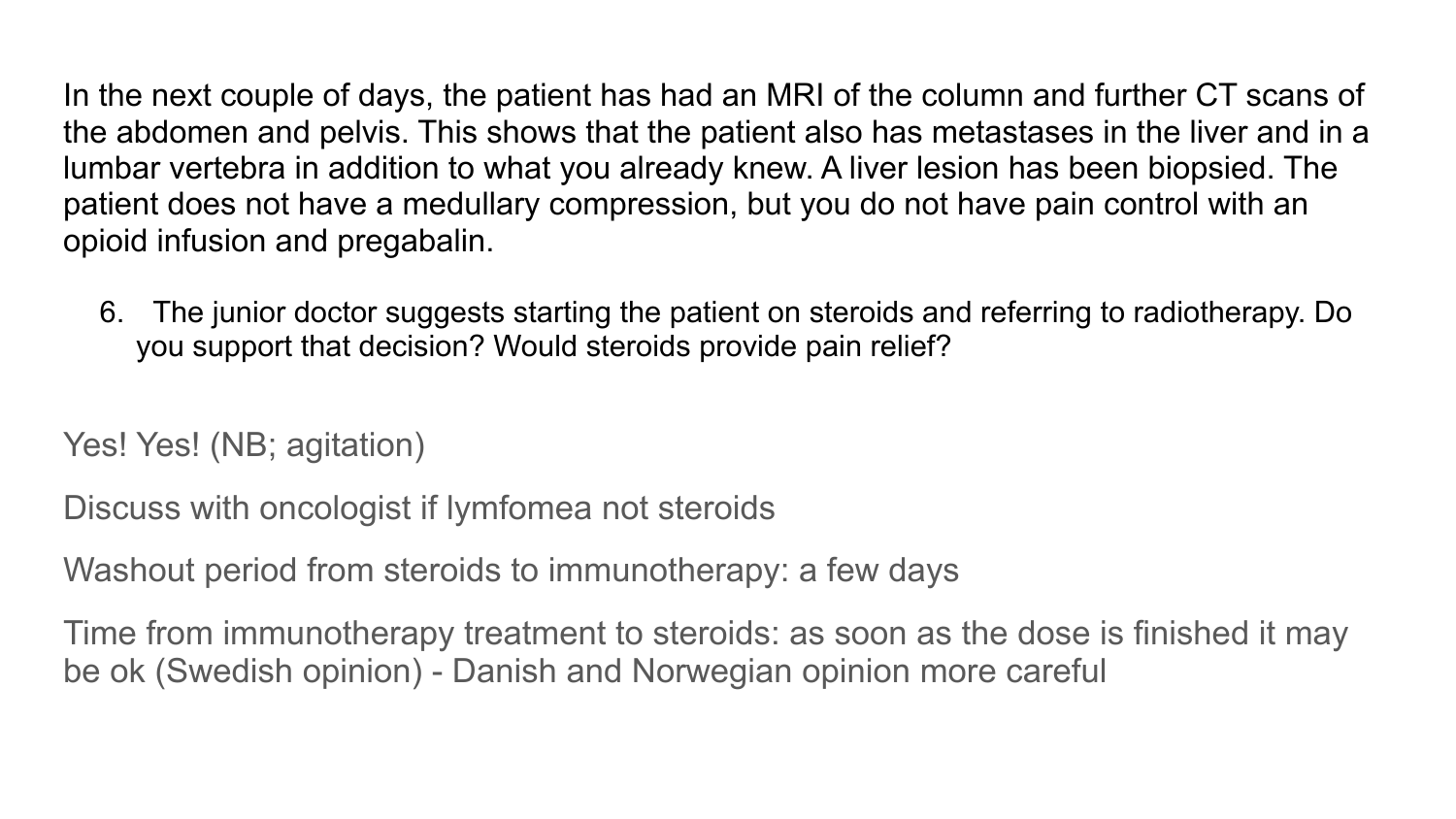The oncologist wants to start double immunotherapy (ipilimumab-nivolumab) and stresses "no steroids" 7. Why?

Becasue steroids inhibit the clinical response to immunotherapy

The patient is treated with immunotherapy and also receives radiotherapy towards the thoracic column and the pain medication is tapered successfully over the next weeks. Then the patient is admitted again to hospital this time to the palliative ward. She has some upper abdominal pain, and she is agitated, restless and you suspect a delirium.

8. What could be the cause of the patients' symptoms? Suggest diagnostic work-up

Risk for liver metastases and brain metastasis - CT scan of thorax/abdomen and head Could be side effects of immunotherapy (thyroiditis for instance) ! Ordinary blood samples. Check medication list Immuntherapy blood test (includes -itis!) Encephalitis?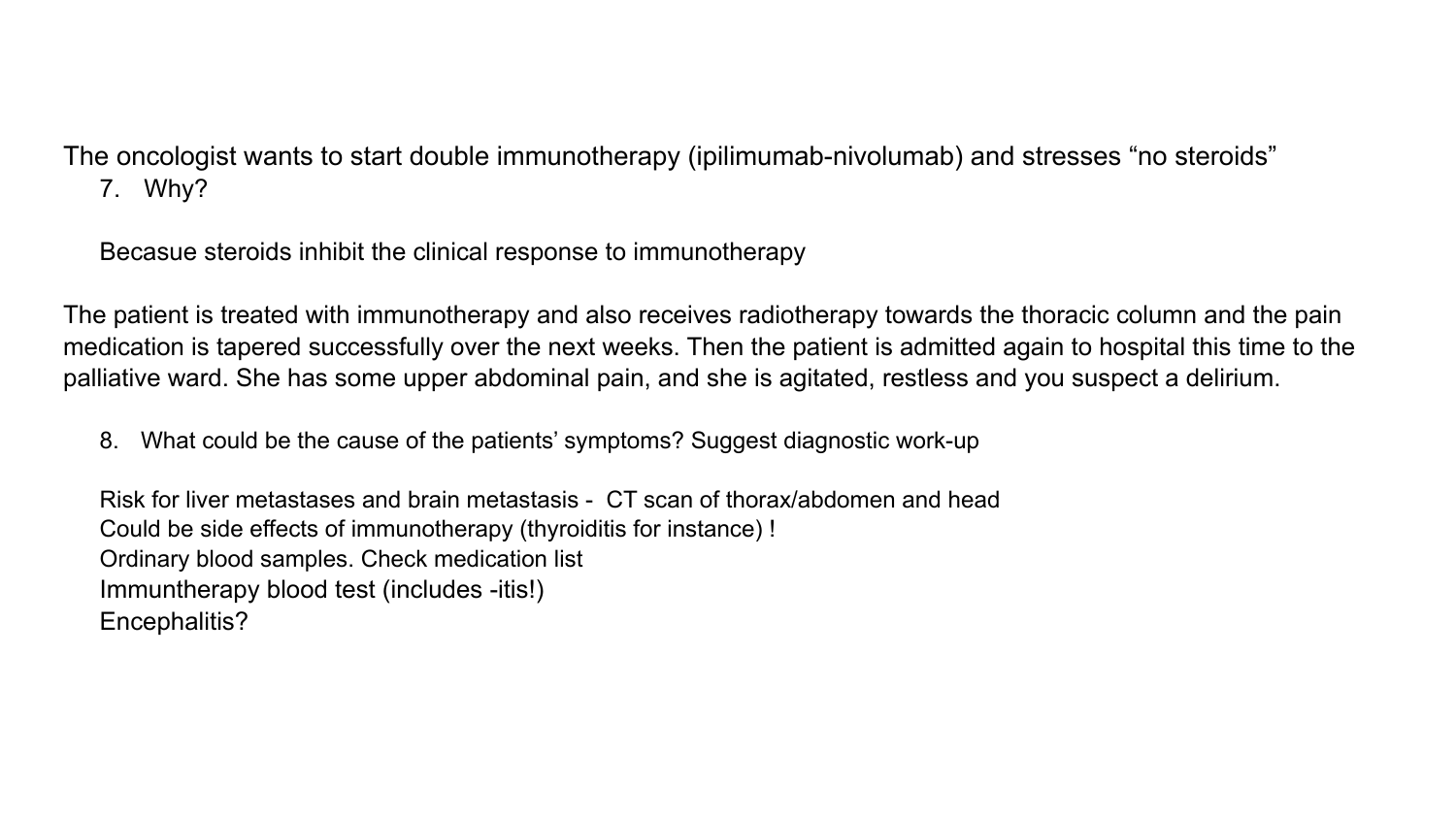Bloodwork shows liver enzymes and bilirubin 5 times normal, otherwise an almost normal hemogram, electrolytes, and kidney function

A new CT scan shows disease progression – but only some progression in the liver. Cerebral MRI seems normal.

You are waiting for her oncologist to come visit your ward.

9. Is there any other blood work you would consider at this point?

Immunology blood samples!

10. What do you suspect and how would you treat the patient?

Thyroiditis - hepatitis?

Ultrasound of liver

High dose steroids!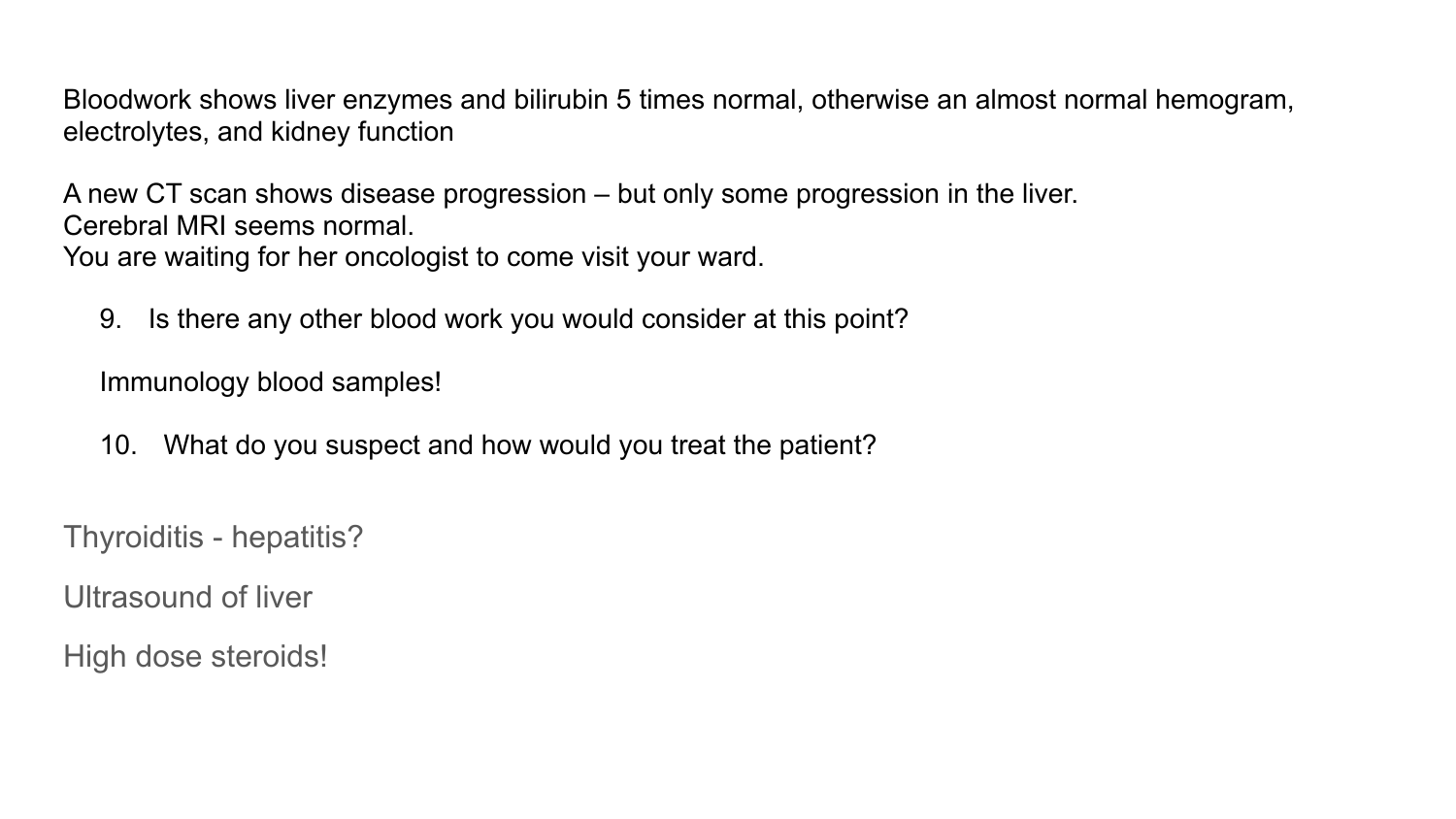A month or so later the patient has increasing pain in her thoracic column, liver enzymes are approaching normal, but the patient has a lot of anxiety. She is sometimes agitated, has trouble sleeping. She constantly wants to get up and out of bed and is afraid to sleep. She begs the nurses and doctors to provide her with some hope of a longer life or a cure. She has small kids and repeatedly says she finds it impossible to comprehend her situation with a terminal disease.

General prevention and treatment of delirium!

The oncologist agrees to start treatment with a BRAF inhibitor. Her ECOG (or WHO performance status) is assessed to be 2-3

11. What does ECOG/WHO PS mean?

The general function of the patient

12. How can an ECOG status help the oncologist choose a treatment plan?

Helps to know the balance between benefit and harm - plus the fact that studies are made on patients ECOG 1-2. 13. What does ECOG or WHO say about life expectancy?

Predictor of life expectancy (unless in certain cases hematological diseases where patients can improve!)

14. You have learned that ECOG 2+ probably is a contraindication for palliative chemotherapy. Does it apply to immunotherapy, BRAF inhibitors, and other targeted treatments?

ECOG 3 patients can sometimes have immunotherapy - but almost never ECOG 4

The patient starts with BRAF and MEK inhibitor, but after a few weeks, she is in an agitated irreversible delirium and dies with palliative sedation in the palliative ward.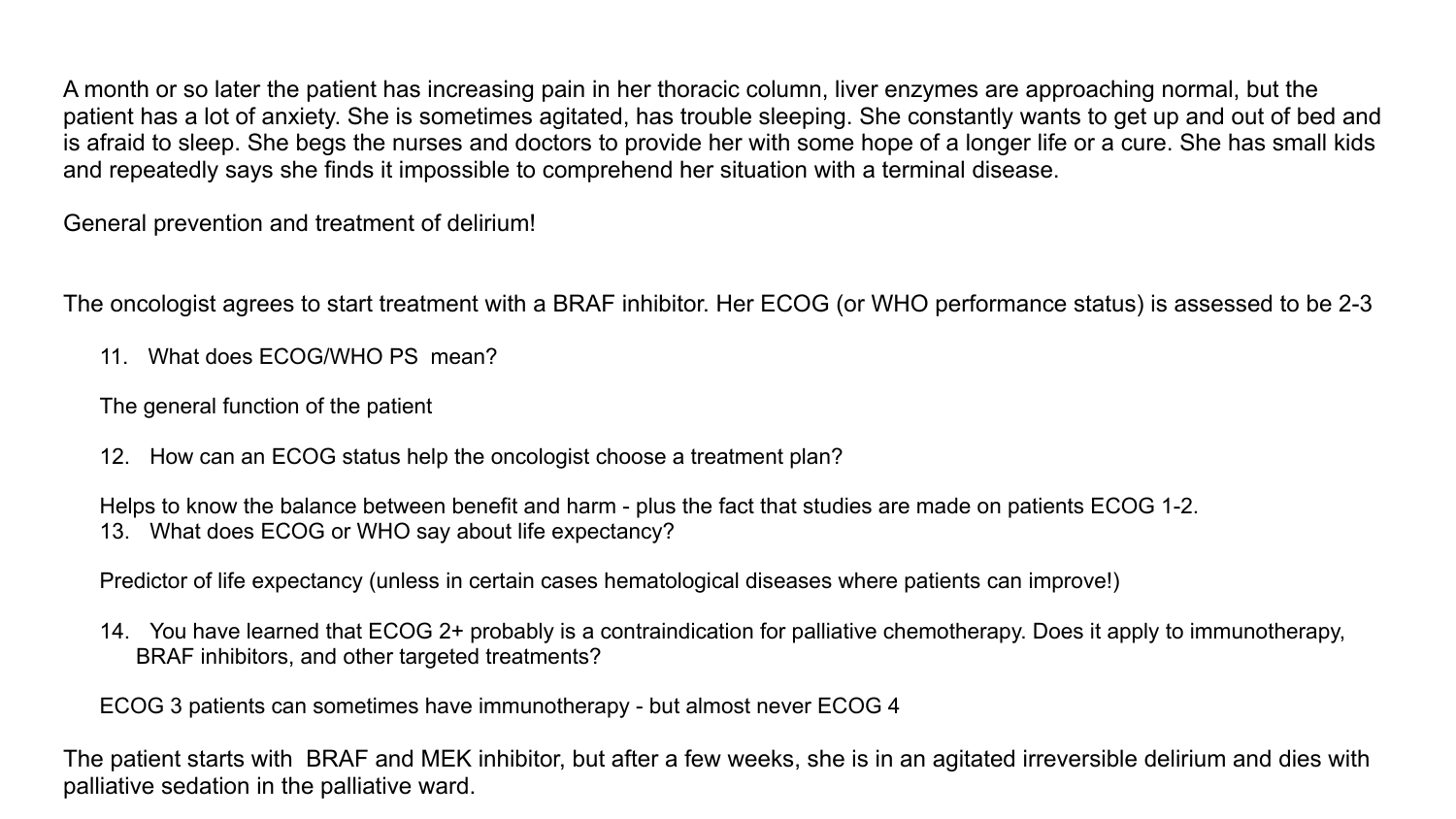## Harald is a 53 years old man who was diagnosed with cancer coli with liver, lung and bone metastases.

He now receives 2. line chemotherapy.

He is reffered to the «APCU\*-integrated pathway» as an out-patient at the APCU at the Cancer Clinic

- · Why should patients be referred to an «integrated pathway»?
- Early integation of palliative care is proven to increase QoL and longevity and decreased chemo in the last weeks of life
- Which patients should be referred?
- Patients with needs for speciliased palliative care that it: heavy symtom burdens
- · How should these patients be followed?

After some weeks the patients is hospitalized at your APCU because of pain in the pelvic.

· What do you do?

## Examination; look at old scans - if unclear make new DT scan / x-ray Pain treatment! Symtom scoring!

\*APCU-acute palliative care unit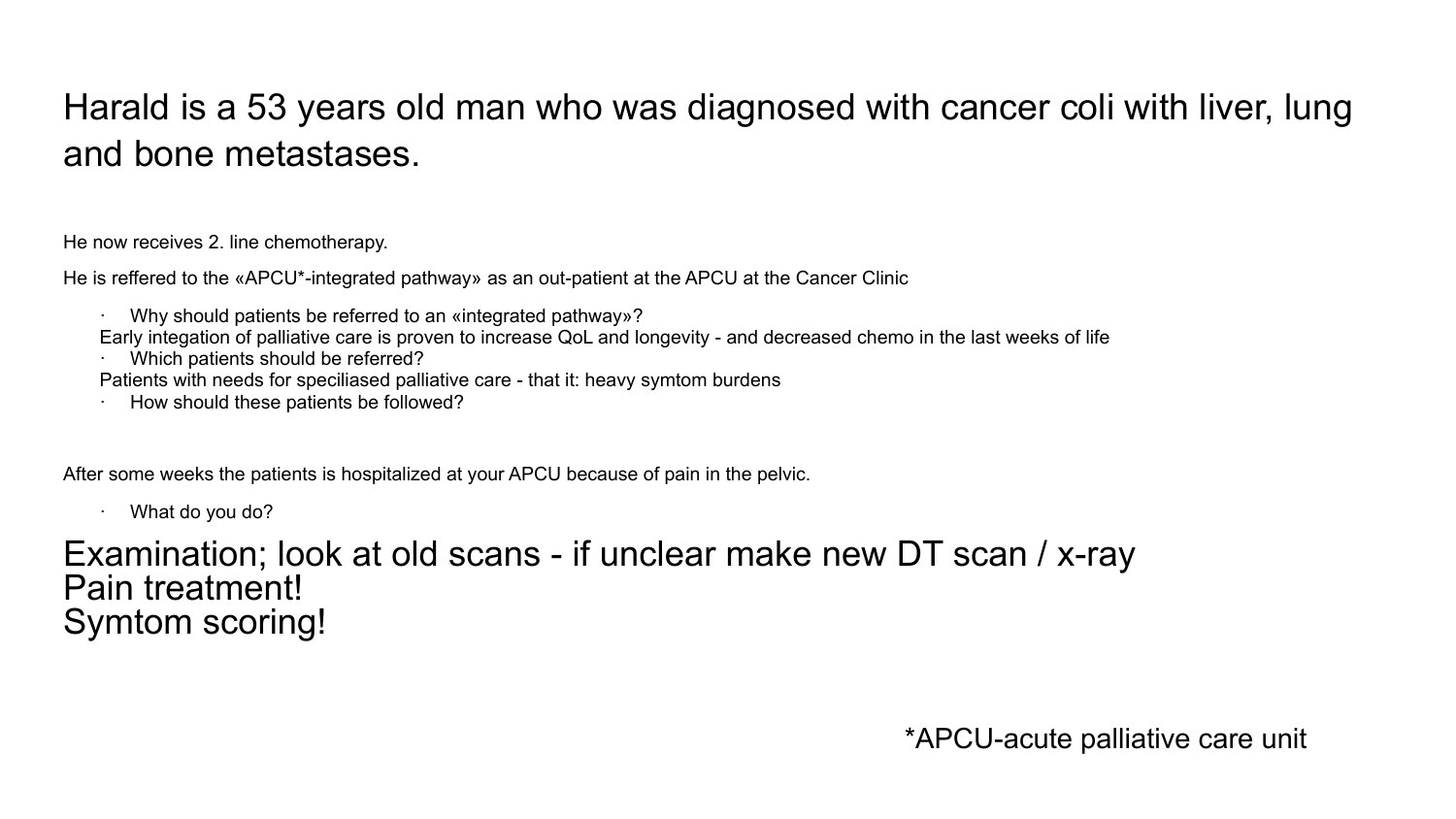You are at duty some days after the patients is hospitalized.

The nurse calls you and tell that Harald has fever, temperature 39 degrees

· What is your considerations?

Chemoinduced neutropenia - bloodsamples!

You ask the nurse; when did Harald receive chemo? She says about 10 days ago.

· What will you do?

Blood tests! Take culture but start AB immediately

· Is this an emergency?

Yes (could be)